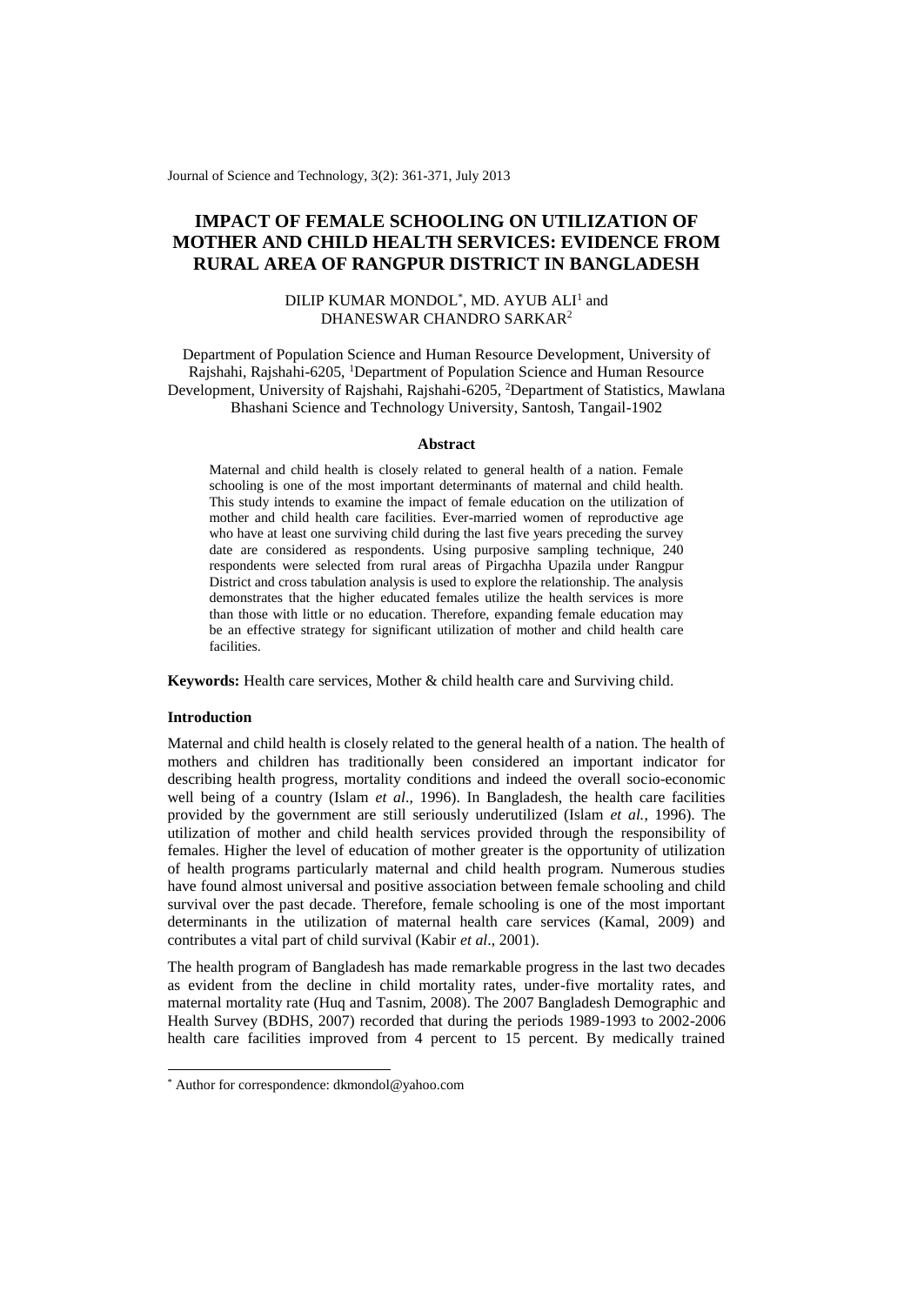providers such facilities progressed from 10 to 18 percent of births, child mortality declined from 50 deaths per 1000 live births to 14 per 1000 live births and over the last three years under-five mortality rates declined about 26 percent (88 per 1000 live births to 65 per1000). The reduction in maternal mortality in the past 15 years is about 22 percent, very close to the target of Millennium Development Goal (MDG) (75 percent reduction between 1990 and 2015). However, the Maternal Mortality Ratio (MMR) is still high (320 per 100,000). Both female education and health care utilization are playing a substantial role for the improvement of these health care services and mortality reduction (World Bank IEG report).

The present study intends to investigate on the utilization of health care facilities provided through Health care programs of GOB by mothers by their level of education. The objectives of the study are

- (i) to focus on the situation of mother and child health care opportunities,
- (ii) to explore how the level of education of females affect utilization of health care facilities.

The paper is meant for the study area (Pirgachha Upozila of Rangpur district) and does not necessarily reflect the situation of Bangladesh as a whole.

The aim of this study is to explore the relationship of female schooling with mother and child health care services in rural areas. This paper is also designed to provide some suggestion for the policymakers and program planners regarding the potential role of female schooling to improve maternal and child health through enhancing the utilization of health care services.

### **Materials and Methods**

According to nature of the study females of reproductive ages who have at least one surviving child during the last five years preceding the survey date were considered as respondents. A total of 240 respondents were selected adopting purposive sampling method from rural areas of Pirgachha Upazila under Rangpur District. Pirgachha is located at the north corner of Bangladesh. The data were collected using structured questionnaire by direct interview. Frequency distribution and cross tabulation are used to explore the relationship by recoursing Statistical Package for Social Science (SPSS) version 16. Pregnancy and delivery status are investigated by various health related variables. The whole study is based on proportion and percentage distributions.

#### **Results and Discussion**

#### *Demographic and Socio-Economic Characteristics*

According to our survey report of 240 respondents, 172 respondents live in nuclear family and 68 live in joint family out Table 1 shows that 8.3 percent respondents are of age group 15-19 years, 45.4 percent is of 20-24 years, 30.0 percent is of 25-29 years, 13.8 percent is of 30-34 years, and only 2.5 percent is of 35-39 years. Among of them, 67.5 percent respondents get married at age less than 16 years, 23.3 percent between 16 to 18 years and remaining 9.2 percent above the age of 18. After married, the respondents did not wait a long time to take a child. This study reveals that 7 respondents experienced their first motherhood before age 18 years, 2 respondents between 18 to 20 and only 1 respondent above 20 years of age.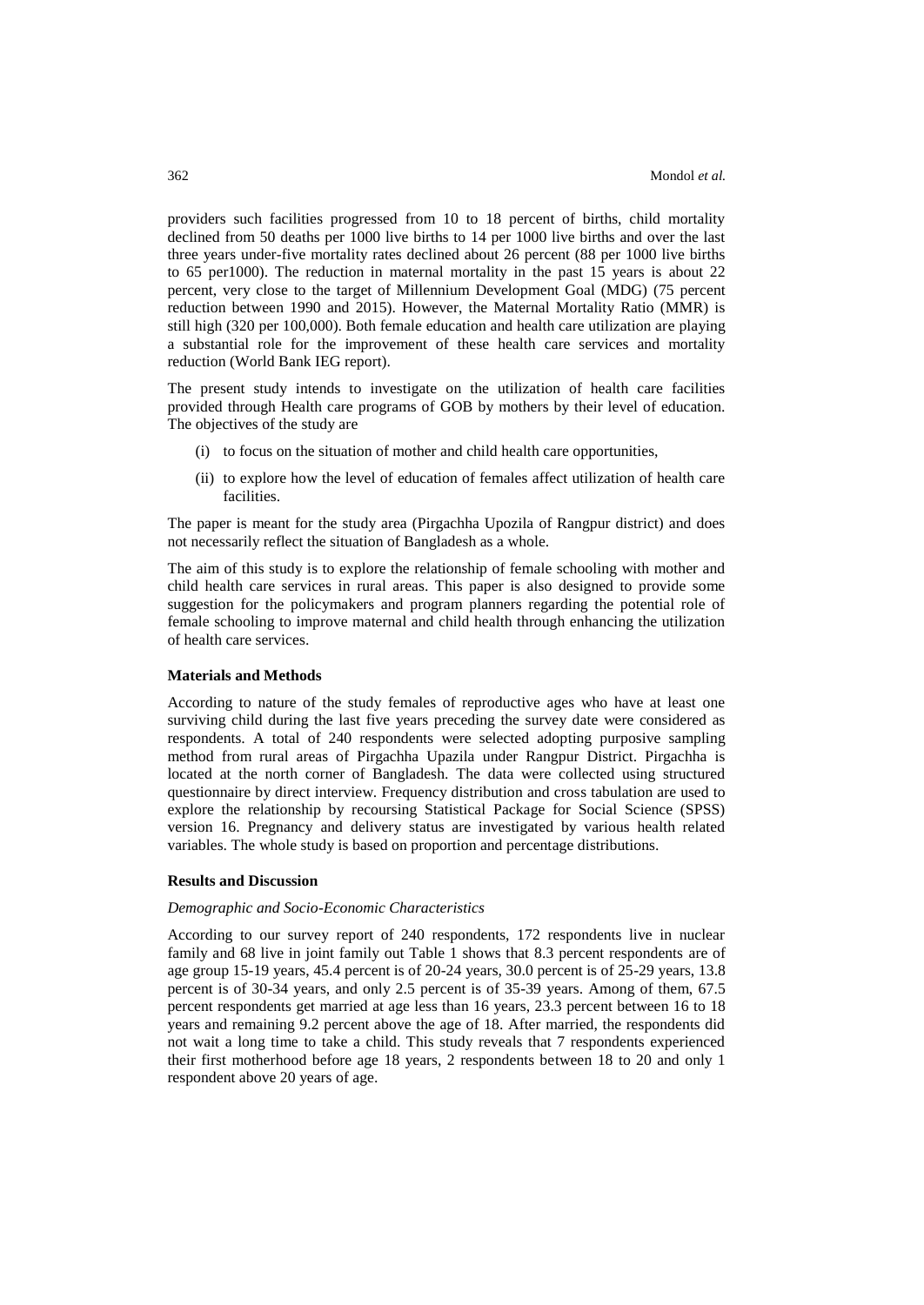Impact of Female Schooling on Utilization of Mother and Child 363

|                            | No. of respondents | Percentages |
|----------------------------|--------------------|-------------|
| Type of family             |                    |             |
| Nuclear                    | 172                | 71.7        |
| Joint                      | 68                 | 28.3        |
| Age of respondents         |                    |             |
| $15-19$                    | 20                 | 8.3         |
| 20-24                      | 109                | 45.4        |
| 25-29                      | 72                 | 30.0        |
| 30-34                      | 33                 | 13.8        |
| 35-39                      | 6                  | 2.5         |
| Age at first marriage      |                    |             |
| $<$ 16 Years               | 162                | 67.5        |
| 16-18 Years                | 56                 | 23.3        |
| $>18$ Years                | 22                 | 9.2         |
| Age at first birth         |                    |             |
| < 18                       | 174                | 72.5        |
| 18-20                      | 40                 | 16.7        |
| $>20$                      | 26                 | 10.8        |
| Schooling of respondents   |                    |             |
| Illiterate                 | 52                 | 21.7        |
| One-five                   | 85                 | 35.4        |
| Six-ten                    | 37                 | 15.4        |
| <b>SSC</b>                 | 36                 | 15.0        |
| <b>HSC</b>                 | 14                 | 5.8         |
| Graduate and post-graduate | 16                 | 6.7         |
| Occupation of respondents  |                    |             |
| House wife                 | 220                | 91.7        |
| Job / Service              | 17                 | 7.1         |
| Labor                      | 3                  | 1.2         |
| Families monthly income    |                    |             |
| $<$ 5000                   | 83                 | 34.6        |
| 5000-8000                  | 78                 | 32.5        |
| 8000-12000                 | 52                 | 21.7        |
| >12000                     | $27\,$             | 11.2        |
| Quality of house           |                    |             |
| Kacha                      | 12                 | 5.0         |
| Semi-building              | 57                 | 23.8        |
| Tin                        | 171                | 71.2        |
| Quality of sanitation      |                    |             |
| Sanitary                   | 104                | 43.3        |
| Paka                       | 57                 | 23.8        |
| Kacha                      | 43                 | 17.9        |
| No sanitation              | 36                 | 15.0        |
| Total                      | 240                | 100.0       |
|                            |                    |             |

#### **Table 1. Percentage distribution of the respondents according to some Demographic and Socio-Economic characteristics**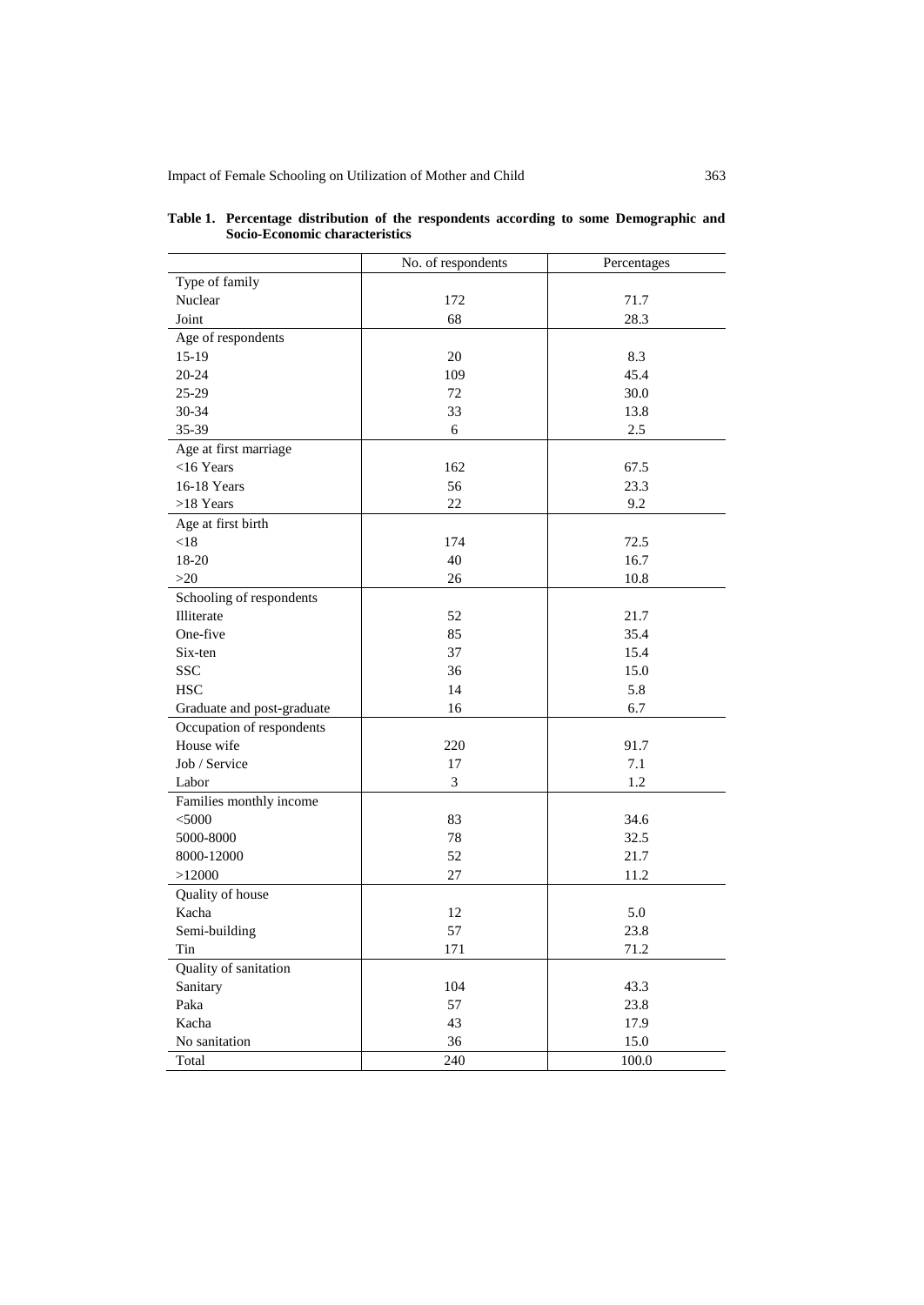Female education and occupation play an important role on MCH (Govindasamy and Ramesh, 1997). But this study found that most of the respondents (91.7 percent) are housewives who are not engaged in any occupation, 7.1 percent is in service, and only 1.2 percent is in labor. Income of family is another important indicator of socio-economic status of a family. This study indicates that family income of 34.6 percent respondents income below TK. 5000 per month. Monthly income of 32.5 percent is TK. 5000-8000, 21.7 percent is TK. 8000-12000 and 11.2 percent is above TK.12000. It means that majority of the families' monthly income is below TK. 5000.

Type of main living house is considered as an indicator of economic position of households. This study reveals that 5.0 percent respondents' main living house is Kacha, 23.8 percent is semi-building and 71.2 percent is made by tin. The survey also shows that 43.3 percent families have sanitary sanitation, 23.8 percent have paka sanitation, 17.9 percent have kacha sanitation and 15.0 percent have no any sanitation facilities. Figure 1 shows the schooling of the respondents in the rural areas of Rangpur district. It indicates that 22.0 percent respondents are illiterate (who never been to school, and can not read or write), 35.0 percent is schooling of from one to five years, 15.0 percent is six to ten, 15.0 percent is SSC, 6.0 percent is HSC and 7.0 percent is Graduate & Post-graduate respondents.



Fig.1. Pie diagram shows percentage distribution of the schooling of respondents in the rural areas of Rangpur district

### **Mother and Child Health Care Situation**

It has found that 1 respondent out of 2 respondents in rural area has regular checking up their health, 3 out of 5 has taken iodine, iron and vitamin tablet, and 3 out of 10 could not memorize that whether these tablet have taken or not during pregnancy period. Most of the respondents (94.2 percent) have received tetanus injection at the time of their last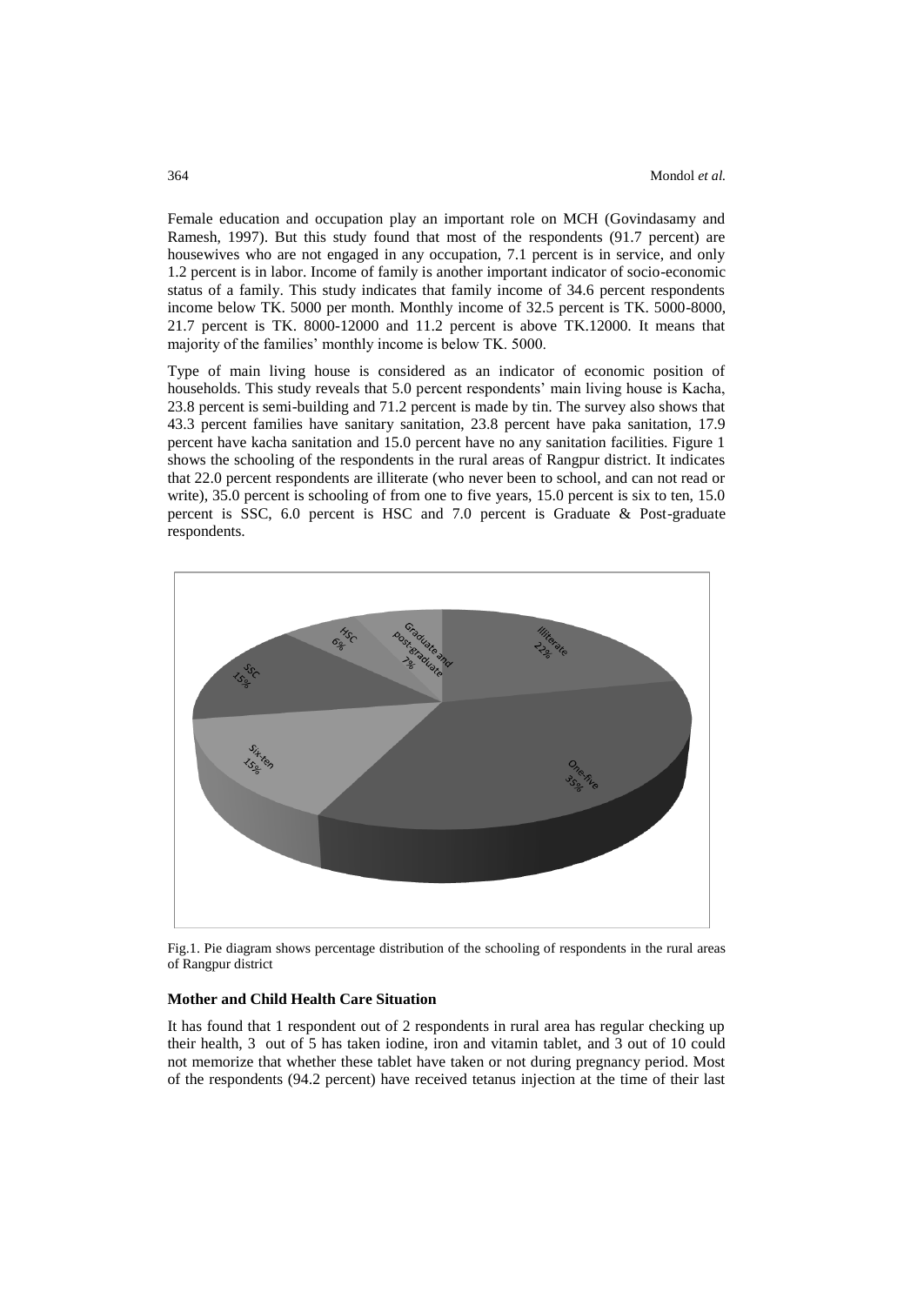pregnancy. The result also shows that 92.5 percent respondents did normal work, and only 3.8 percent did hard work during their pregnancy period.

| Mother health care utilization                         | Child health care utilization |                                          |                       |  |  |
|--------------------------------------------------------|-------------------------------|------------------------------------------|-----------------------|--|--|
| Variables                                              | No. of<br>respondents         | Variables                                | No. of<br>respondents |  |  |
| Health check up during pregnancy                       |                               | Last child's health check up after birth |                       |  |  |
| Regular                                                | 50.0 (120)                    | Regular                                  | 67.9(163)             |  |  |
| Irregular                                              | 16.7(40)                      | Irregular                                | 22.9(55)              |  |  |
| No check up                                            | 33.3 (80)                     | No check up                              | 9.2(22)               |  |  |
| Work during pregnancy                                  |                               | Taken vitamin A capsule                  |                       |  |  |
| High                                                   | 3.8(9)                        |                                          |                       |  |  |
| Low                                                    | 3.8(9)                        | N <sub>0</sub>                           | 8.3(20)               |  |  |
| Normal                                                 | 92.5 (222)                    | Yes                                      | 91.7 (220)            |  |  |
| Medicine during pregnancy                              |                               | Vaccine after last child                 |                       |  |  |
| Iron tablet $(1)$                                      | 0.4(1)                        | <b>birth</b>                             |                       |  |  |
| Vitamin tablet(2)                                      | 7.9(19)                       | Take all vaccine                         | 91.2 (218)            |  |  |
| $1+2+iodine$ salt                                      | 63.8 (153)                    | Take 2 vaccine                           | 5.9(14)               |  |  |
| Do not know                                            | 27.9(67)                      | Take 3 vaccine                           | 2.9(7)                |  |  |
| Tetanus injection during pregnancy                     |                               | Breast feeding last child                |                       |  |  |
| No                                                     | 5.8(14)                       | Yes                                      | 99.2 (238)            |  |  |
| Yes                                                    | 94.2 (226)                    | N <sub>0</sub>                           | 0.8(2)                |  |  |
| Consult with somebody during<br>pregnancy and delivery |                               | Careful to feed last child               |                       |  |  |
| N <sub>0</sub>                                         | 28.3 (68)                     | Yes                                      | 76.2 (183)            |  |  |
| Yes                                                    | 71.7 (172)                    | No                                       | 23.8(57)              |  |  |
| Service provider during child delivery                 |                               | Feeding iodine by doctor's suggestion    |                       |  |  |
| Doctor                                                 | 14.6(35)                      | Yes                                      | 55.8 (134)            |  |  |
| Skilled wet-nurse                                      | 51.2 (123)                    | No                                       | 44.2 (106)            |  |  |
| Unskilled wet-nurse                                    | 34.2 (82)                     |                                          |                       |  |  |
| <b>Postnatal Care</b>                                  |                               |                                          |                       |  |  |
| No                                                     | 39.2 (94)                     |                                          |                       |  |  |
| Yes                                                    | 60.8 (146)                    |                                          |                       |  |  |

|                          |  | Table 2. Percentage distribution of the respondents according to Mother and Child health |  |  |  |
|--------------------------|--|------------------------------------------------------------------------------------------|--|--|--|
| <b>Care Utilization.</b> |  |                                                                                          |  |  |  |

**Note:** Figures in parenthesis indicates the number of respondents

There are 7 respondents out of 10 consult somebody during pregnancy and child delivery. More than 50 percent respondents have taken health services from skilled nurse, only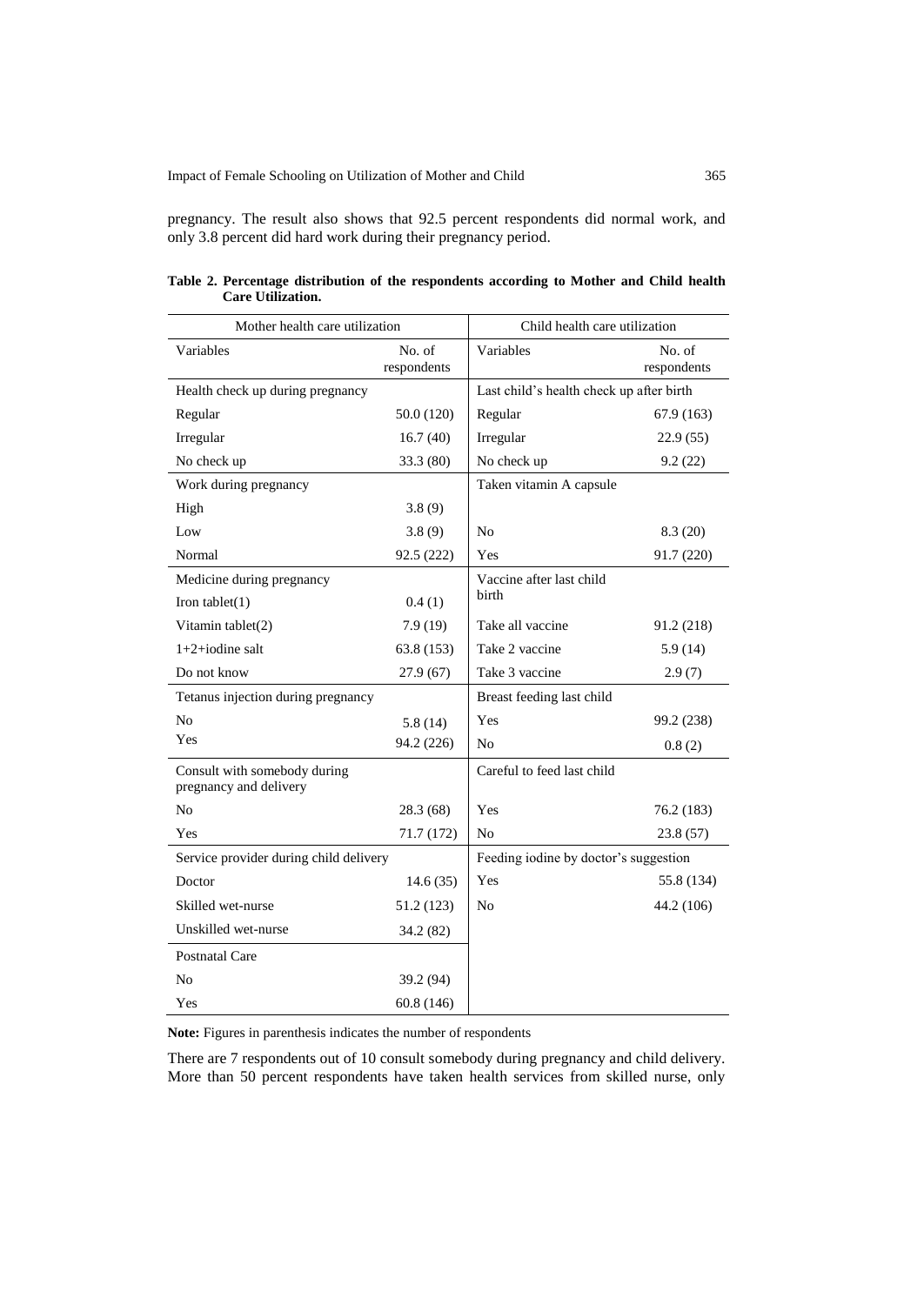14.6 percent from medical doctors, and 34.2 percent from unskilled nurse during their last delivery. After delivery, 3 respondents out of 5 have taken health care services. This study has also found that 7 respondents have regular checked up their last child's health after birth, 9 mothers out of 10 have given all vaccine to their child. Similar results have found in case of taking vitamin A capsule. Almost all (99.2 percent) respondents have breast feed their last child. There are 76.2 percent respondents who were careful to feed their last child and 55.8 percent gave iodine by doctor's suggestion. It is also found that women of both urban and rural areas are more likely to utilize mother and child health care services, presumably because health community centers are easily available to them and the health workers provide their services at home.

#### **Impact of Female Schooling on Utilization of Maternal Health Services**

Consistently strong and positive relationship between utilization of mothers' health services and female education is quite evident from data in Table 3 and Figure 2. It shows that only 15.4 percent illiterate women check up their health regularly during pregnancy compared to 38.8 percent with one to five years of schooling, 75.7 percent, six to nine, 80.6 percent SSC, 71.4 percent HSC and 75.0 percent with graduate and post-graduate level of education. On the other hand, slightly more than half (51.9 percent) illiterate women do not check up their health during pregnancy whereas, such tendency decreases with increase of female education.

Again from table 3 and figure 2, we observe that during pregnancy period, 15.4 percent illiterate women do more work than normal. On the other hand, 84.6 percent illiterate women use to do normal work during pregnancy. 98.8 percent women with one to five years of schooling do normal work, 91.1 percent women with perform six to nine years of schooling, 97.2 percent with SSC level, 85.7 percent with HSC level and 81.2 percent with graduate and post-graduate levels do normal work during pregnancy.

Only 17.3 percent illiterate women take iron tablet, vitamin tablet and iodine salt during pregnancy compared to 58.8 percent women of one to five years of schooling, 78.4 percent with six to nine years of schooling. It is noticeable that 73.1 percent illiterate women could not memorize or do not know about iron tablet, vitamin tablet and iodine salt. Similar results found in taking tetanus toxoid injections for different levels of maternal education. For example, 80.8 percent illiterate women have received tetanus toxoid injections, compared to 95.3 percent women of one-five years schooling and 100 percent above class six.

In this study, only 1.9 percent illiterate women have received services from doctors during delivery, compared to 4.7 percent women with one to five years of schooling, 13.5 percent six to nine, 25.0 percent SSC, 35.7 percent HSC and 68.8 percent graduate and post-graduate levels of education. On the other hand, a large amount of illiterate women (84.6 percent) received services from unskilled birth attendants during delivery, 35.3 percent having one to five years of schooling, 21.6 percent six to nine and zero percent SSC and above received services from unskilled birth attendants. This indicates that the rates of receiving service during delivery period from doctors are decreased with the increasing rate of female educational level. It is known that the maternal schooling reflects a higher standard of living and access to financial and other resources because educated women are more likely to marry wealthier counterpart (Schultz 1984).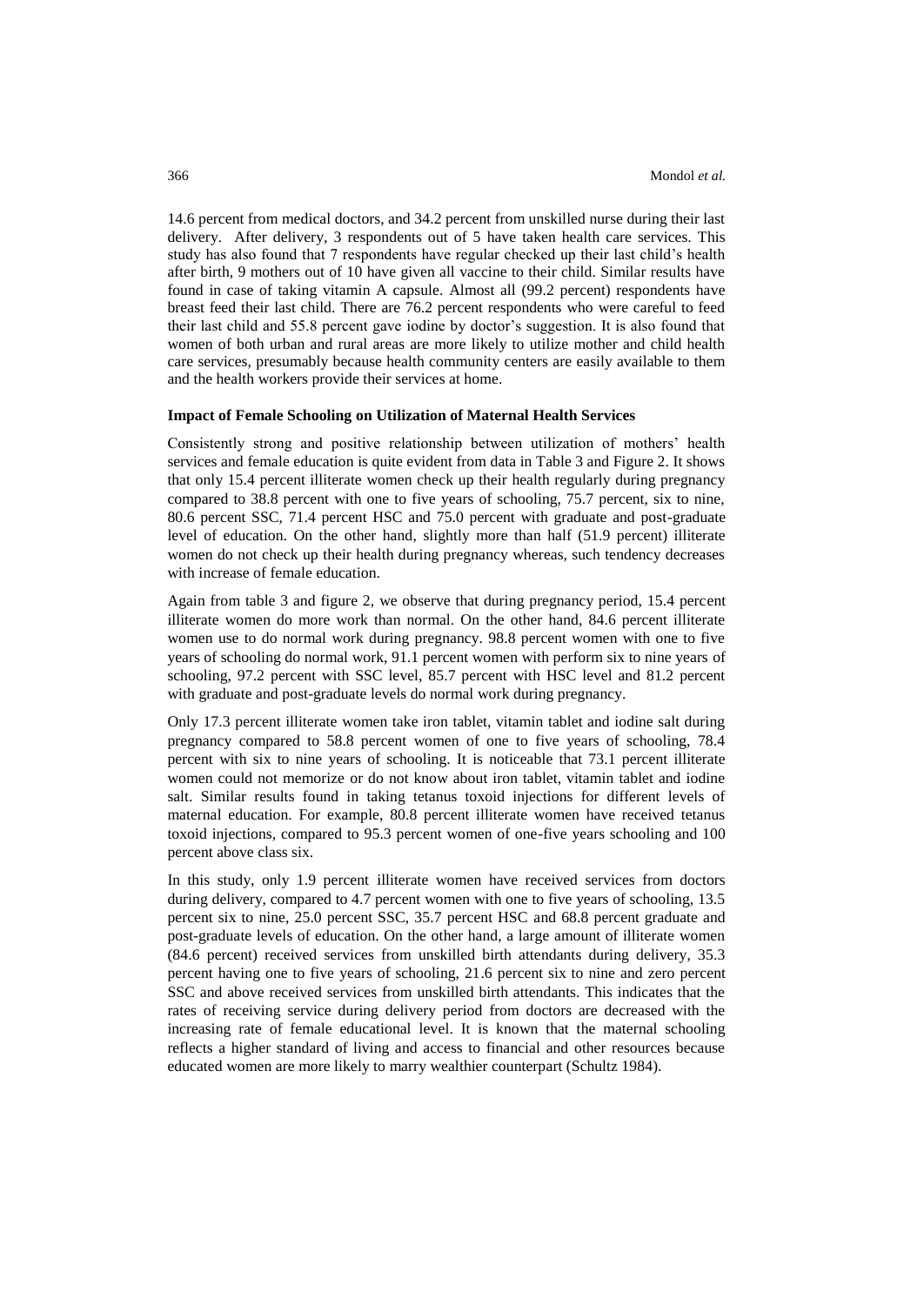The differentials in utilization of postnatal-care services are even more marked between illiterate and educated women. Only 11.5 percent illiterate women have received postnatal care compared to 54.1 percent with one to five years of schooling, 81.1 percent, six to nine, 94.4 percent SSC and 100 percent HSC and above. Similarly, only 25.0 percent illiterate women has consulted with somebody during pregnancy and child birth compared to 69.4 percent having one to five years of schooling, 97.3 percent six to nine, 94.4 percent SSC and hundred percent HSC and above.



Fig. 2. Graph showing percentage distribution of female schooling and utilization of maternal health services

|                                   | Mothers education level |           |          |            |            |                                   |            |  |  |
|-----------------------------------|-------------------------|-----------|----------|------------|------------|-----------------------------------|------------|--|--|
|                                   | <b>Illiterate</b>       | One-Five  | Six-Nine | <b>SSC</b> | <b>HSC</b> | Graduate $&$<br>Post-<br>graduate | Total      |  |  |
| Health check up during pregnancy* |                         |           |          |            |            |                                   |            |  |  |
| Regular                           | 15.4 (8)                | 38.8 (33) | 75.7(28) | 80.6(29)   | 71.4 (10)  | 75.0(12)                          | 50.0 (120) |  |  |
| Irregular                         | 32.7(17)                | 23.5(20)  | 8.1(3)   | 0.0(0)     | 0.0(0)     | 0.0(0)                            | 16.7(40)   |  |  |
| No check up                       | 51.9 (27)               | 37.6(32)  | 16.2(6)  | 19.4 (7)   | 28.6(4)    | 25.0(4)                           | 33.3(80)   |  |  |

**Table 3. Percent distribution of Mothers by their level of Education and Utilization of health Services**

ℸ

*Continued*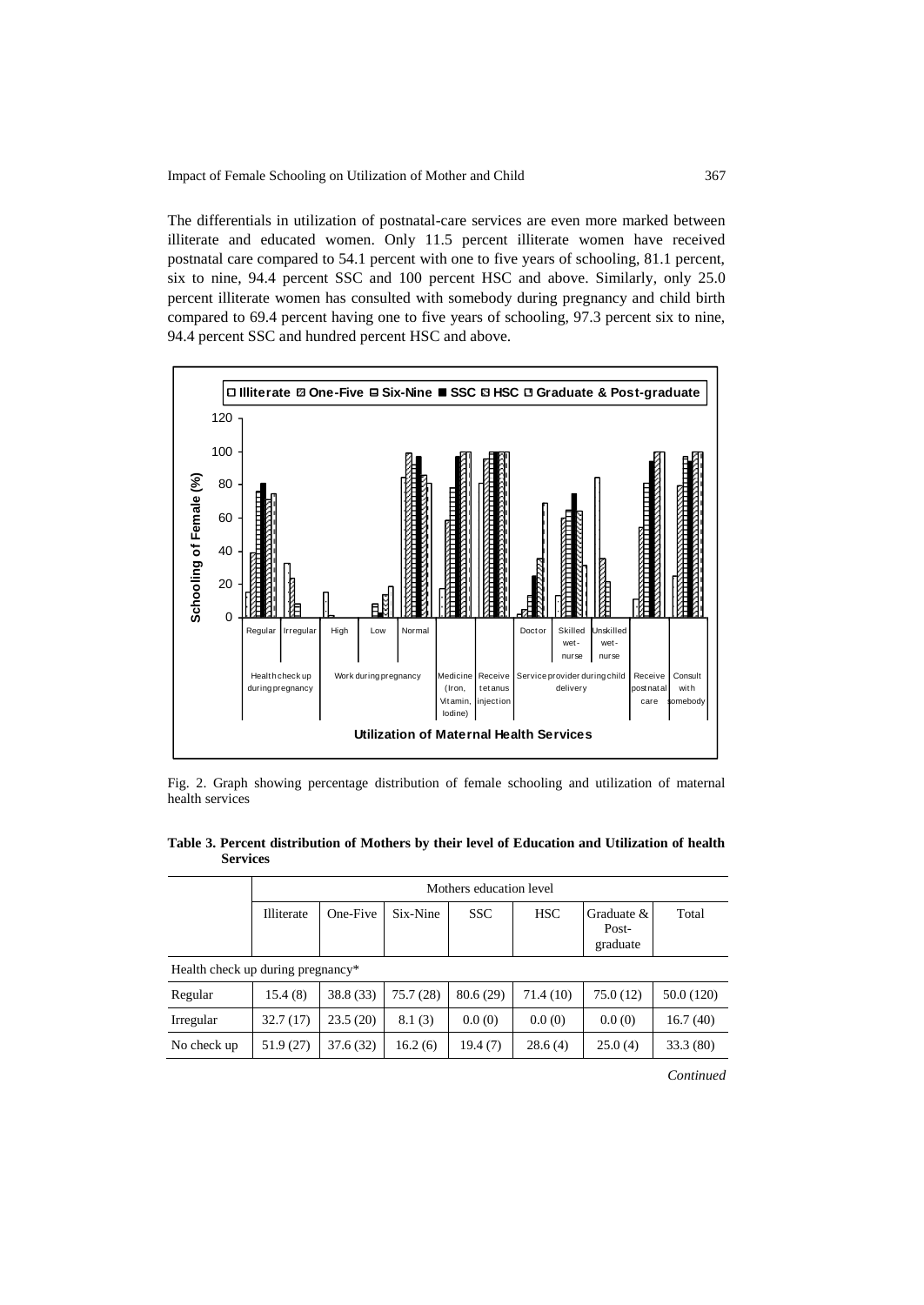| Work during pregnancy*                               |                            |              |          |          |           |           |            |  |  |  |  |
|------------------------------------------------------|----------------------------|--------------|----------|----------|-----------|-----------|------------|--|--|--|--|
| High                                                 | 15.4(8)                    | 1.2(1)       | 0.0(0)   | 0.0(0)   | 0.0(0)    | 0.0(0)    | 3.8(9)     |  |  |  |  |
| Low                                                  | 0.0(0)                     | 0.0(0)       | 8.1(3)   | 2.8(1)   | 14.3(2)   | 18.8(3)   | 3.8(9)     |  |  |  |  |
| Normal                                               | 84.6(44)                   | 98.8(84)     | 91.9(34) | 97.2(35) | 85.7 (12) | 81.2 (13) | 92.5 (222) |  |  |  |  |
|                                                      | Medicine during pregnancy* |              |          |          |           |           |            |  |  |  |  |
| Iron<br>tablet(1)                                    | 0.0(0)                     | 1.2(1)       | 0.0(0)   | 0.0(0)   | 0.0(0)    | 0.0(0)    | 0.4(1)     |  |  |  |  |
| Vitamin<br>tablet(2)                                 | 9.6(5)                     | 7.1(6)       | 21.6(8)  | 0.0(0)   | 0.0(0)    | 0.0(0)    | 7.9(19)    |  |  |  |  |
| $1+2+iodine$<br>salt                                 | 17.3(9)                    | 58.8(50)     | 78.4(29) | 97.2(35) | 100(14)   | 100(16)   | 63.8 (153) |  |  |  |  |
| Do not<br>know                                       | 73.1 (38)                  | 32.9(28)     | 0.0(0)   | 2.8(1)   | 0.0(0)    | 0.0(0)    | 27.9(67)   |  |  |  |  |
| Tetanus injection during pregnancy*                  |                            |              |          |          |           |           |            |  |  |  |  |
| N <sub>o</sub>                                       | 19.2(10)                   | 4.7(4)       | 0.0(0)   | 0.0(0)   | 0.0(0)    | 0.0(0)    | 5.8(14)    |  |  |  |  |
| Yes                                                  | 80.8 (42)                  | 95.3(81)     | 100(37)  | 100(36)  | 100(14)   | 100(16)   | 94.2 (226) |  |  |  |  |
| Service provider during child delivery*              |                            |              |          |          |           |           |            |  |  |  |  |
| Doctor                                               | 1.9(1)                     | 4.7(4)       | 13.5(5)  | 25.0(9)  | 35.7(5)   | 68.8 (11) | 14.6(35)   |  |  |  |  |
| Skilled wet-<br>nurse                                | 13.5(7)                    | 60.0(51)     | 64.9(24) | 75.0(27) | 64.3(9)   | 31.2(5)   | 51.2 (123) |  |  |  |  |
| Unskilled<br>wet-nurse                               | 84.6 (44)                  | 35.3(30)     | 21.6(8)  | 0.0(0)   | 0.0(0)    | 0.0(0)    | 34.2 (82)  |  |  |  |  |
| Postnatal Care*                                      |                            |              |          |          |           |           |            |  |  |  |  |
| No                                                   | 88.5 (46)                  | 45.9<br>(39) | 18.9(7)  | 5.6(2)   | 0.0(0)    | 0.0(0)    | 39.2 (94)  |  |  |  |  |
| Yes                                                  | 11.5(6)                    | 54.1(46)     | 81.1(30) | 94.4(34) | 100(14)   | 100(16)   | 60.8(146)  |  |  |  |  |
| Consult with somebody during pregnancy and delivery* |                            |              |          |          |           |           |            |  |  |  |  |
| N <sub>o</sub>                                       | 75.0 (39)                  | 30.6(26)     | 2.7(1)   | 5.6(2)   | 0.0(0)    | 0.0(0)    | 28.3 (68)  |  |  |  |  |
| Yes                                                  | 25.0(13)                   | 69.4(59)     | 97.3(36) | 94.4(34) | 100(14)   | 100(16)   | 71.7 (172) |  |  |  |  |

**Note:** Parenthesis indicates the number of respondents and  $*$   $p$ <0.001

## **Impact of Female Education on Utilization of Child Health Services**

The relationship between female education and the child health care services is shown in Table 4 and Figure 3. It is seen that female education is strongly related to utilization of child health-care services, and this relationship is consistent for child's health checks up after birth, taking vitamin A capsule, taking iodine by doctor's suggestion and care to feed their last child. This educational difference in utilization of child health-care services is marked when comparing illiterate women with those who have at least completed primary education.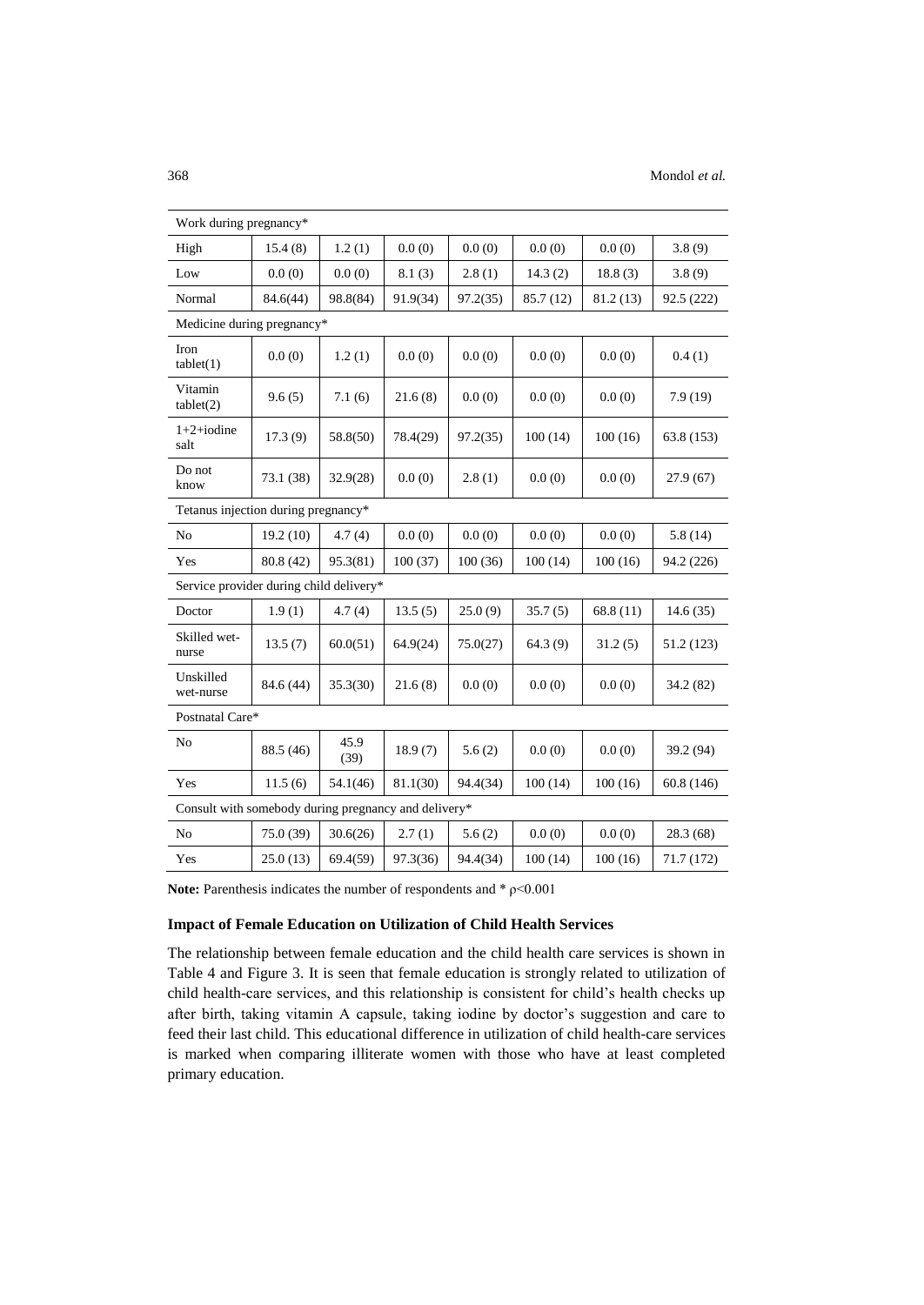Impact of Female Schooling on Utilization of Mother and Child 369

Cross tabulation results show that only 17.3 percent illiterate women regularly check up their child's health after birth, compared to 63.5 percent with education one to five years of schooling, 94.6 percent six to nine, 97.2 percent SSC and 100 percent HSC, graduate and post-graduate levels. On the other hand, 38.8 percent illiterate women do not check up their child's health after birth, 5.9 percent one-five years schooling and 2.8 percent SSC.

In our study area, 100 percent illiterate, and graduate & post-graduate respondent have taken all vaccine for their last child and the respondent of others educational category have not taken hundred percent. It means vaccinations of children are not associated with mother's educational status. The result differs from the study of Govindasamy and Ramesh (1997). In this case, mother's occupation has significant effect on vaccination of children. Though vitamin A capsule feeding reveals the statistically significant result it is almost same with vaccination. Again, we observe that breast-feed of the last child is not statistically significant with mother's education level. It is because mothers' physical condition as well as occupation also related with breast-feeding of child.

The differentials in careful feeding are even more marked between illiterate and educated women. Only 23.1 percent illiterate women carefully feed their child compared with 81.2 percent one-five years schooling, 97.3 percent six-nine and 100 percent SSC and above. Similarly, a few percent (7.7) illiterate women feeding iodine by doctor's suggestion compared with 47.1 percent one-five years schooling, 70.3 percent six-nine and 94.4 percent SSC and 100 percent HSC and above.



Fig.3. Figure showing percentage distribution of female schooling and utilization of child health services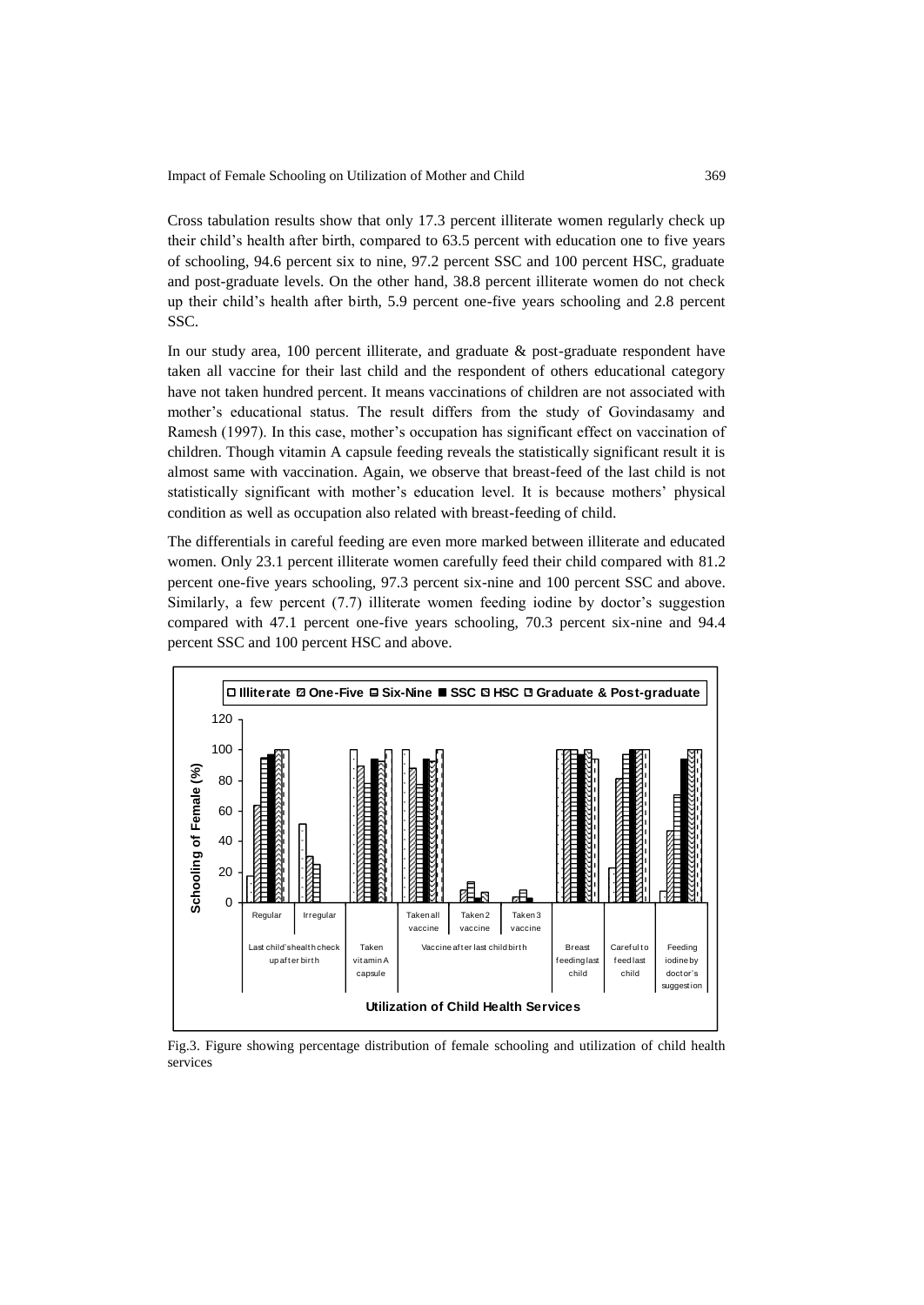#### 370 Mondol *et al.*

|                                           | Mothers education level |           |           |            |            |                                 |            |  |  |  |  |
|-------------------------------------------|-------------------------|-----------|-----------|------------|------------|---------------------------------|------------|--|--|--|--|
|                                           | Illiterate              | One-Five  | Six-Nine  | <b>SSC</b> | <b>HSC</b> | Graduate &<br>Post-<br>graduate | Total      |  |  |  |  |
| Last child's health check up after birth* |                         |           |           |            |            |                                 |            |  |  |  |  |
| Regular                                   | 17.3(9)                 | 63.5(54)  | 94.6 (35) | 97.2 (35)  | 100(14)    | 100(16)                         | 67.9 (163) |  |  |  |  |
| Irregular                                 | 51.9 (27)               | 30.6(26)  | 5.4(2)    | 0.0(0)     | 0.0(0)     | 0.0(0)                          | 22.9(55)   |  |  |  |  |
| No check up                               | 30.8(16)                | 5.9(5)    | 0.0(0)    | 2.8(1)     | 0.0(0)     | 0.0(0)                          | 9.2(22)    |  |  |  |  |
| Taken vitamin A capsule**                 |                         |           |           |            |            |                                 |            |  |  |  |  |
| N <sub>o</sub>                            | 0.0(0)                  | 10.6(9)   | 21.6(8)   | 5.6(2)     | 7.1(1)     | 0.0(0)                          | 8.3(20)    |  |  |  |  |
| Yes                                       | 100(52)                 | 89.4 (76) | 78.4 (29) | 94.4 (34)  | 92.9 (13)  | 100(16)                         | 91.7 (220) |  |  |  |  |
| Vaccine after last child birth***         |                         |           |           |            |            |                                 |            |  |  |  |  |
| Take all vaccine                          | 100(52)                 | 88.2 (75) | 77.8(28)  | 94.4 (34)  | 92.9(13)   | 100(16)                         | 91.2 (218) |  |  |  |  |
| Take 2 vaccine                            | 0.0(0)                  | 8.2(7)    | 13.9(5)   | 2.8(1)     | 7.1(1)     | 0.0(0)                          | 5.9(14)    |  |  |  |  |
| Take 3 vaccine                            | 0.0(0)                  | 3.5(3)    | 8,3(3)    | 2.8(1)     | 0.0(0)     | 0.0(0)                          | 2.9(7)     |  |  |  |  |
| Breast feeding last child                 |                         |           |           |            |            |                                 |            |  |  |  |  |
| Yes                                       | 100(52)                 | 100(85)   | 100(37)   | 97.2(35)   | 100(14)    | 93.8(15)                        | 99.2 (238) |  |  |  |  |
| N <sub>0</sub>                            | 0.0(0)                  | 0.0(0)    | 0.0(0)    | 2.8(1)     | 0.0(0)     | 6.2(1)                          | 0.8(2)     |  |  |  |  |
| Careful to feed last child*               |                         |           |           |            |            |                                 |            |  |  |  |  |
| Yes                                       | 23.1(12)                | 81.2(69)  | 97.3 (36) | 100(36)    | 100(14)    | 100(16)                         | 76.2 (183) |  |  |  |  |
| No                                        | 76.9(40)                | 18.8(16)  | 2.7(1)    | 0.0(0)     | 0.0(0)     | 0.0(0)                          | 23.8(57)   |  |  |  |  |
| Feeding iodine by doctor's suggestion*    |                         |           |           |            |            |                                 |            |  |  |  |  |
| Yes                                       | 7.7(4)                  | 47.1(40)  | 70.3(26)  | 94.4 (34)  | 100(14)    | 100(16)                         | 55.8 (134) |  |  |  |  |
| N <sub>0</sub>                            | 92.3 (48)               | 52.9(45)  | 29.7(11)  | 5.6(2)     | 0.0(0)     | 0.0(0)                          | 44.2 (106) |  |  |  |  |

**Table 4. Association between Female Education and Utilization of their Child Health Services**

Note: Parenthesis indicates the number of respondents and; \*  $p<0.001$ ; \*\*  $p<0.01$  and \*\*\*  $p<0.10$ 

### **Conclusions**

This study mainly focuses on the utilization of maternal and child health services through examining the relationship of female schooling with the mother and child health care services. The result has revealed that the higher the level of maternal education greater is influence on better utilization of mother and child health care. Because, higher educated mothers are more conscious than those with little or no education. This study finding suggests that to continue investment in female education especially in rural areas, which are crucial for achieving reduction in child mortality and morbidity and most possibly have an impact on maternal mortality reduction. In a setting where illiteracy is high, improving access to health facilities should go hand in hand with educated women.